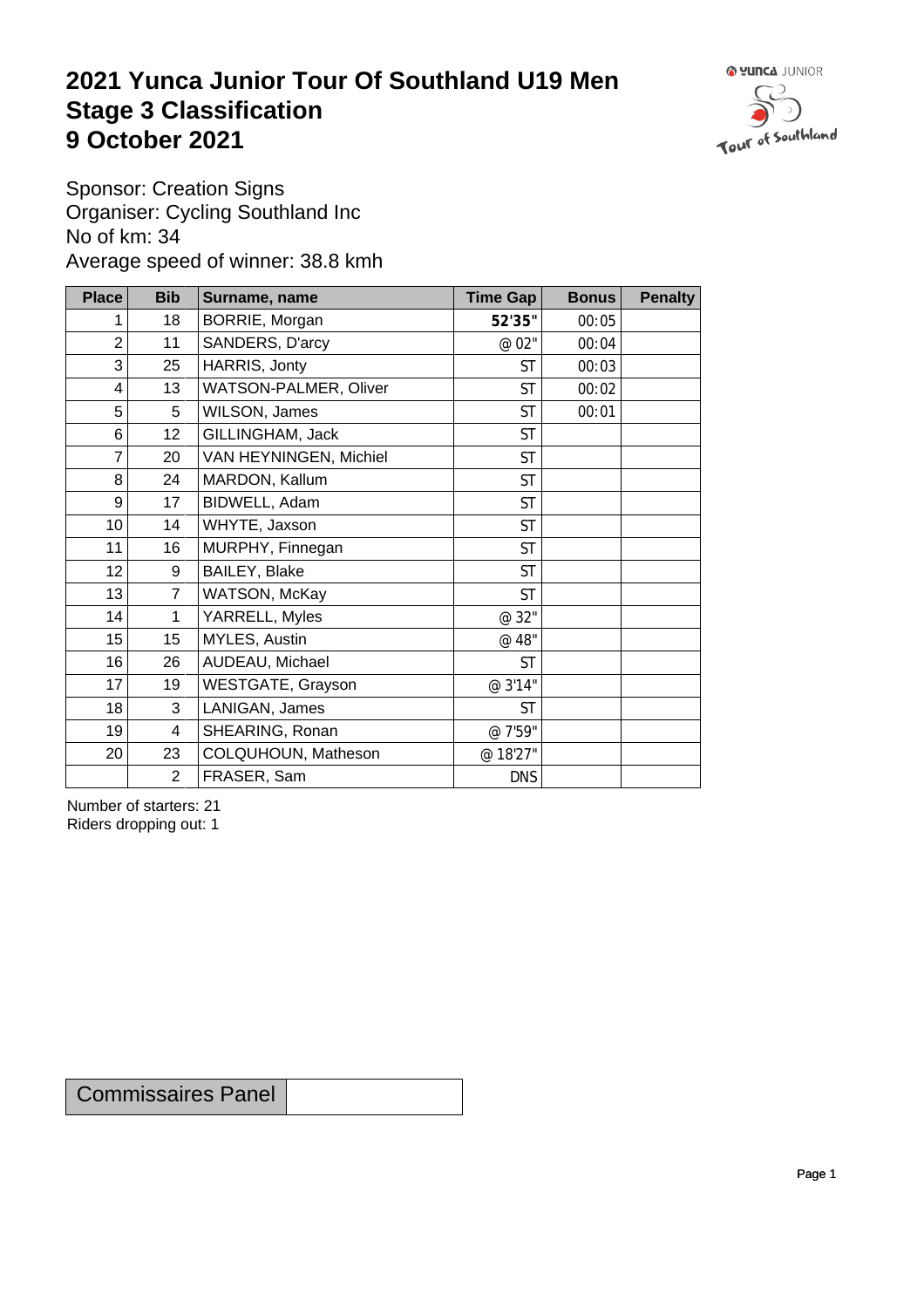## **2021 Yunca Junior Tour Of Southland U19 Men General Classification (Stage 3)**<br> **9 October 2021 9 October 2021**



Organiser: Cycling Southland Inc

| <b>Place</b> | <b>Bib</b>     | Surname, name          | <b>Time Gap</b> |
|--------------|----------------|------------------------|-----------------|
|              | 20             | VAN HEYNINGEN, Michiel | 1h40'53"        |
| 2            | 14             | WHYTE, Jaxson          | @ 11"           |
| 3            | 13             | WATSON-PALMER, Oliver  | @ 14"           |
| 4            | 5              | WILSON, James          | <b>ST</b>       |
| 5            | 18             | BORRIE, Morgan         | @ 16"           |
| 6            | 25             | HARRIS, Jonty          | @ 19"           |
| 7            | 17             | BIDWELL, Adam          | @ 21"           |
| 8            | 11             | SANDERS, D'arcy        | @ 23"           |
| 9            | 12             | GILLINGHAM, Jack       | @ 26"           |
| 10           | 9              | BAILEY, Blake          | <b>ST</b>       |
| 11           | 24             | MARDON, Kallum         | @ 27"           |
| 12           | 16             | MURPHY, Finnegan       | @ 36"           |
| 13           | 1              | YARRELL, Myles         | @ 1'02"         |
| 14           | 15             | MYLES, Austin          | @ 1'20"         |
| 15           | $\overline{7}$ | WATSON, McKay          | @ 2'22"         |
| 16           | 26             | AUDEAU, Michael        | @ 3'11"         |
| 17           | 3              | LANIGAN, James         | @ 3'50"         |
| 18           | 19             | WESTGATE, Grayson      | @ 5'43"         |
| 19           | 4              | SHEARING, Ronan        | @ 10'33"        |
| 20           | 23             | COLQUHOUN, Matheson    | @ 24'05"        |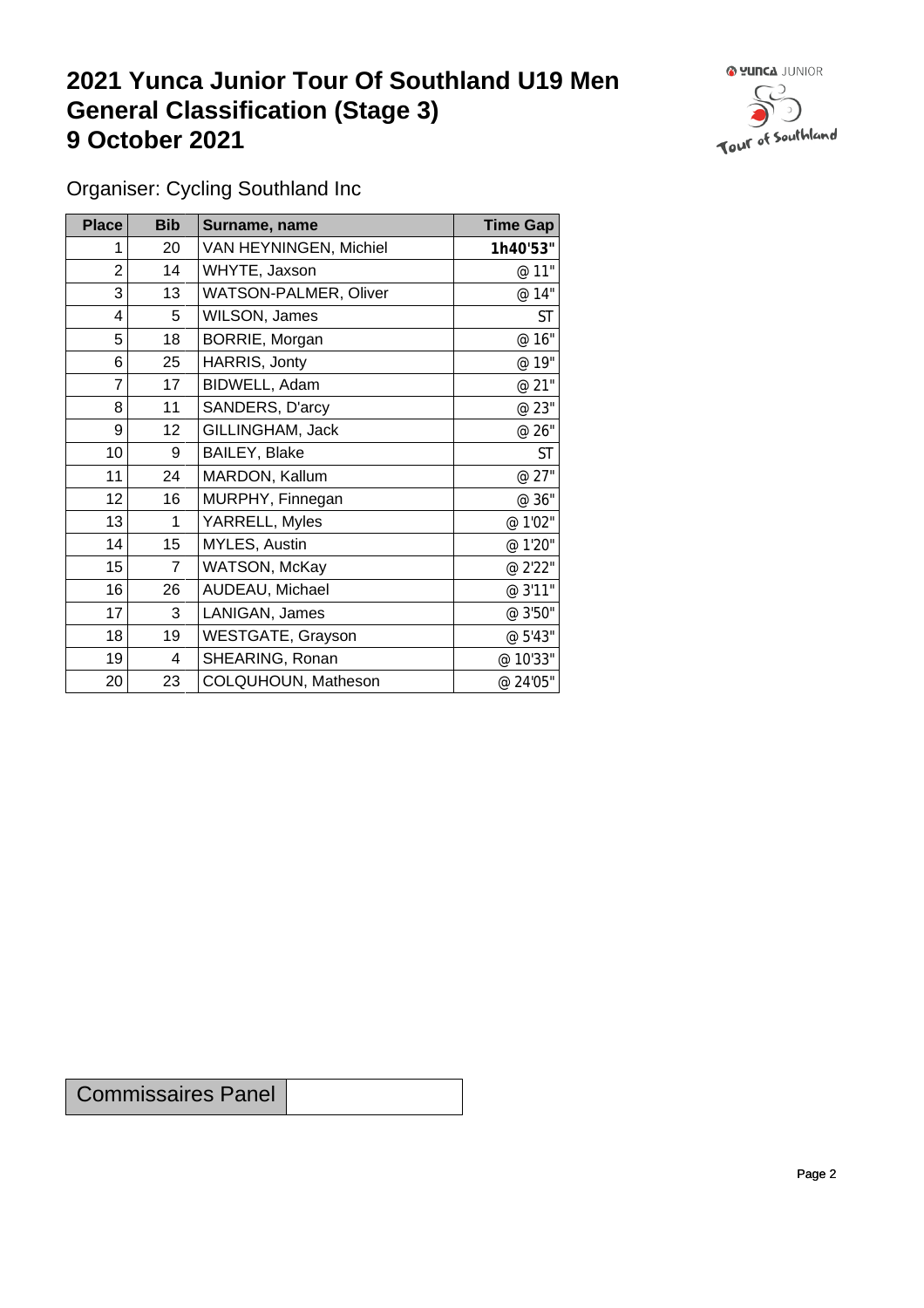## **2021 Yunca Junior Tour Of Southland U19 Men Sprint Classification (Stage 3) 9 October 2021 19 October 2021**



Organiser: Cycling Southland Inc

| <b>Place</b> | <b>Bib</b> | Surname, name          | <b>Points</b> |
|--------------|------------|------------------------|---------------|
|              | 20         | VAN HEYNINGEN, Michiel | 6             |
| 2            | 25         | HARRIS, Jonty          | 5             |
| 3            | 18         | BORRIE, Morgan         | 4             |
| 4            | 19         | WESTGATE, Grayson      | 4             |
| 5            | 13         | WATSON-PALMER, Oliver  | 2             |
| 6            | 5          | WILSON, James          | 2             |
|              | 11         | SANDERS, D'arcy        | 2             |
| 8            | 14         | WHYTE, Jaxson          |               |
| 9            | 12         | GILLINGHAM, Jack       |               |
| 10           | 15         | MYLES, Austin          |               |